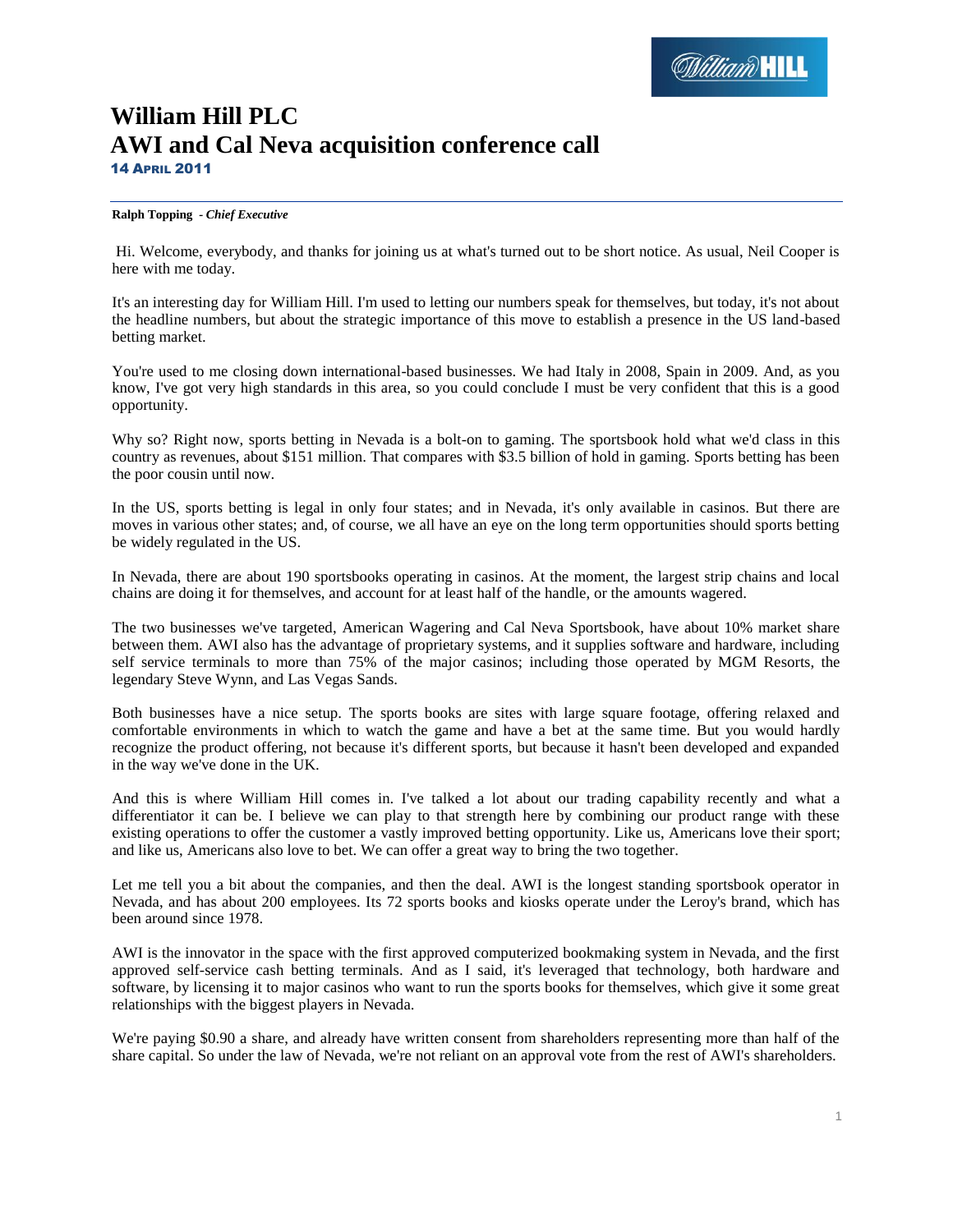At \$0.90 a share, we're paying \$9.5 million for the existing shares. We're also settling approximately \$4 million of existing debt, and making available a convertible loan of \$4.3 million, which AWI will use for working capital and general corporate purposes ahead of completion of the deal.

Turning now to Cal Neva Sportsbook. It's been going for 22 years and it has 31 sports books, mainly based in North Nevada around Reno, where they employ 120 people. Cal Neva is a great operator, and as a result, has a strong track record of profitable operation.

The total cost to us of the two deals combined is about \$39 million, or bucks as we're now calling it, most of it payable as and when we get licensed, at which point, these deals complete. We expect this to occur in 2012.

Together, the two businesses generated about \$26 million of revenues in the last financial year. But this deal isn't really about the existing revenues or profits, it's about the potential. What we're gaining here is a good footprint, not only in the US, but also in the state that sets the gold standard in the US.

We're gaining good operations, and we're gaining good management teams. We're gaining well-established relationships with both the major and minor casino operators, and with the Nevada regulator. And we're gaining a route to apply for a Nevada license, which, believe me, is both a lengthy process, and very restricted in terms of who can apply. Successfully getting that license will leave us very well positioned for the US market as it develops over the next few years.

So operational strength, management strength, regulatory strength. It sounds a familiar story, and that's why this is such a good fit with William Hill. And these businesses can benefit from that unique addition that we bring to the mix; an outstanding breadth and depth of products, something that Nevada hasn't yet come close to.

I hope you can tell that I'm excited about this opportunity, and my view is this is just the start of where we're going in the US.

Thanks for listening. I'm sure you have questions, so let's get started.

# **Q U E S T I O N A N D A N S W E R**

#### **Operator**

Thank you. We will now begin the question and answer session. (Operator Instructions). Gavin Kelleher, Goodbody Stockbrokers.

#### **Gavin Kelleher** *- Goodbody Stockbrokers - Analyst*

One question maybe that you can expand upon. You mentioned there at the end about this is only the start of investments in the US market. Could you just give a bit of color on what other investments could be, and what areas they're likely to be in? Is it a continuation of this, or can you give us any other examples?

**Ralph Topping** *- Chief Executive* 

No.

#### **Gavin Kelleher** *- Goodbody Stockbrokers - Analyst*

Okay. And just in terms of if we assume -- another quick question. If we were to assume -- obviously, the key potential here relies on changes to regulation in the US market. Even in their own right with your management of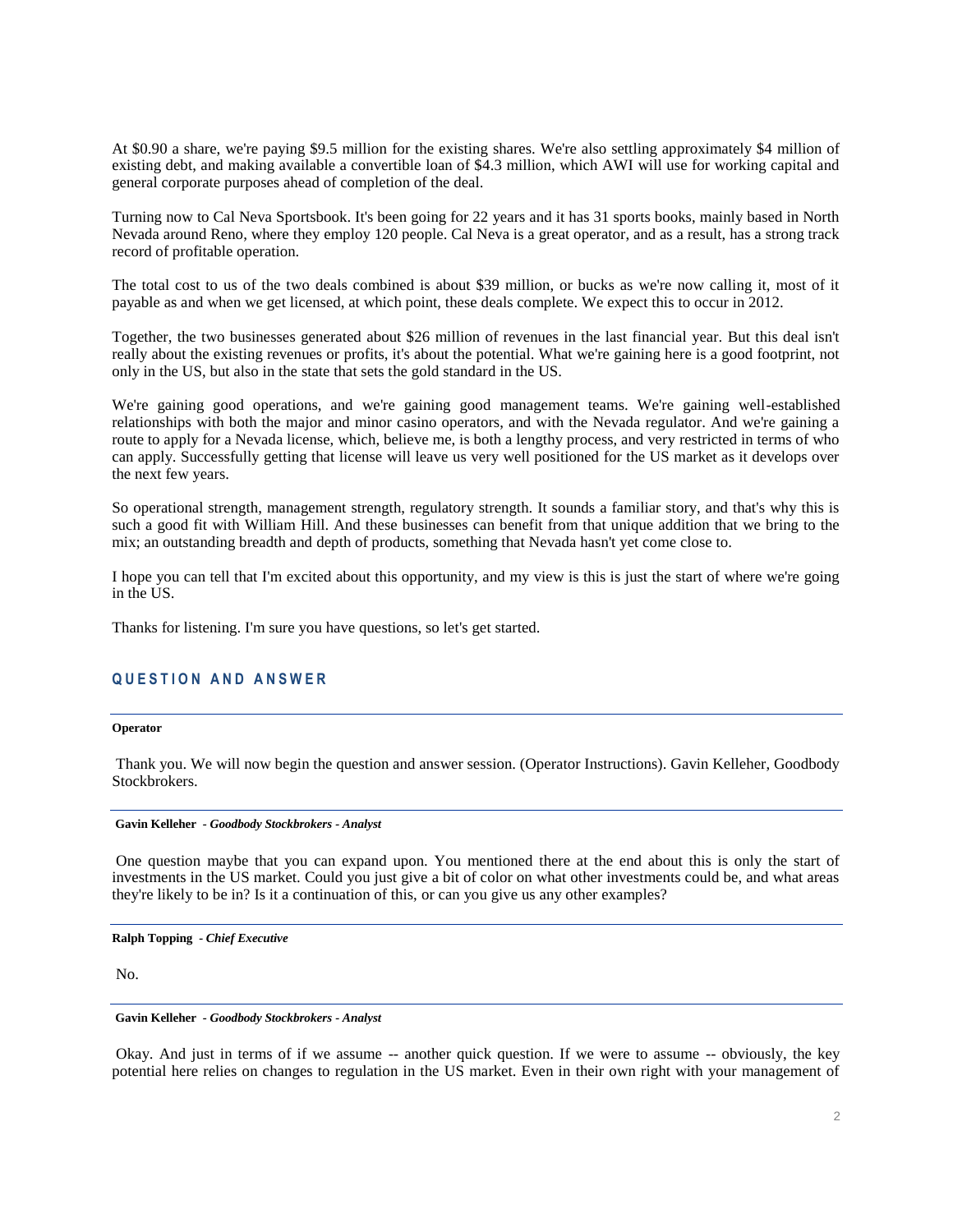these businesses, where do you see the potential? Do you integrate the two businesses together, or is it winning new customers? Or what is it, if we assume that there's no major change in US regulation?

#### **Ralph Topping** *- Chief Executive*

I think there's a number of ways you can look at it, and what excites us is the way in which we can develop the business through a variety of ways. And we referred in the -- in my couple of minutes online earlier that we see the increase in betting opportunities as being a way forward. I think there would be a lot of confidence in an internationally recognized sportsbook, and more importantly, a UK-based sports betting business like William Hill, which at times with being over in Nevada has surprised me how well recognized and respected the name has over there; and not only with the guys who are involved in this deal, but by others in that marketplace. And believe me, we've been up and down the strip a few times.

So I think there's the opportunity to develop in terms of outlets, and there's the opportunity to develop in terms of product, and there's an opportunity to develop in terms of marketing and whatever else.

So I think there's a good opportunity within the [brand] itself, and we see that as being a springboard to activity in the US. And also remember that we'll have a US-based management team who are very familiar with not only North America, but they're familiar with Central America and South America. So all in all, an exciting opportunity for us.

# **Gavin Kelleher** *- Goodbody Stockbrokers - Analyst*

Okay, that's great. Thanks, guys.

#### **Ralph Topping –** *Chief Executive*

No problem, Gavin.

#### **Operator**

(Operator Instructions). Nigel Hicks, Liberum Capital.

# **Nigel Hicks** *- Liberum Capital - Analyst*

Are you going to do anything with the brand? You said that you're reasonably well known, or you're surprised by how well known the William Hill brand is. Does Leroy stay, or do you put Leroy on -- I don't know what the other brand is for the other business; Cal Neva.

#### **Ralph Topping** *- Chief Executive*

Well, no decisions have been made on that, and we're a business with 75 year old brand, and we know the importance of brands; and we know they have to be treated with respect. And we think there's tremendous value in the Leroy and Cal Neva brands.

We believe the William Hill brand will be a valuable addition and we'll work with the management teams to divine the right branding strategy. So once that's been worked out, we'll come back on that, Nigel.

#### **Neil Cooper** *- Group Finance Director*

Nigel, it's Neil here. Hi. Just to be absolutely clear, I suppose for you and the other guys listening, we do not own these businesses as yet, and we won't own them until we've successfully got through licensing. We expect that to be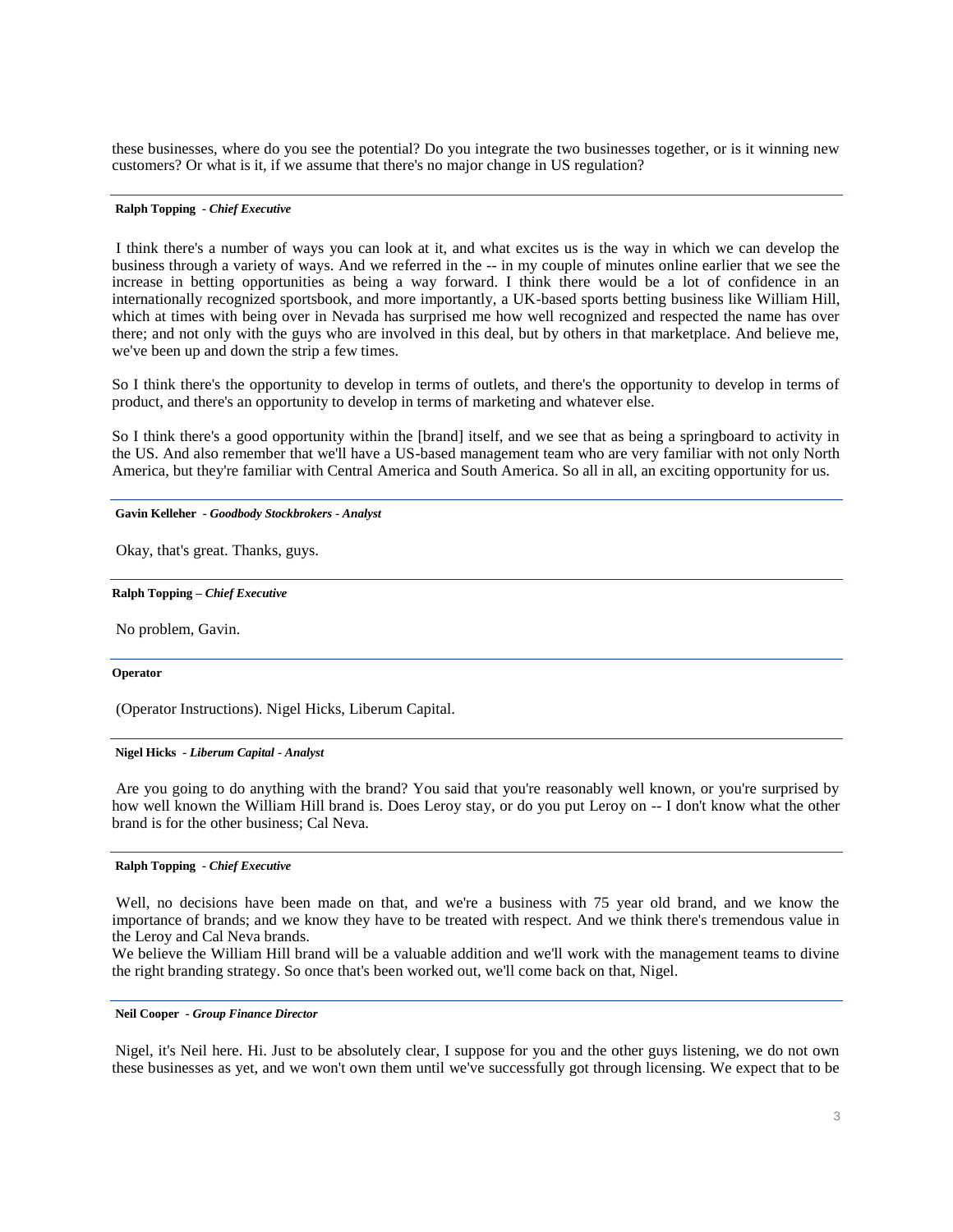12 months to 18 months. So we're not in control of these businesses at the moment, and won't be until we successfully complete following licensing.

So we have got quite a bit of time ahead of us to sit and think these things through, and it would actually be a little bit remiss of us to be sitting here today talking about all the things that we may or may not do to a business that we don't own yet; and indeed, without pre-judging the US regulators, we may not own. But obviously, we don't anticipate that will be the case.

But we need to be clear about that. This is something that we'll complete in '12, and most likely later '12, and so there is quite a bit of water to go under the bridge from here to there.

# **Ralph Topping** *- Chief Executive*

But you're quite right; you'd expect us to think about these things, Nigel, and we'll take a bit of time to think about them.

#### **Nigel Hicks** *- Liberum Capital - Analyst*

And who's the biggest competitor? Can you consolidate the industry? And also, was anyone else looking? Did you get signs that anyone else was looking at these sorts of businesses while you were negotiating or talking?

# **Ralph Topping** *- Chief Executive*

Well, even though I was in Nevada, I didn't have a cowboy scout looking for signs of anybody out there for me, Nigel, so I don't know. But is that industry capable of being consolidated? I think it is. The biggest competitor out there at the minute is Cantor.

#### **Nigel Hicks** *- Liberum Capital - Analyst*

Sorry, Cantor's?

#### **Ralph Topping** *- Chief Executive*

Cantor's, yes.

**Neil Cooper** *- Group Finance Director*

Yes, Cantor Gaming, Nigel, which I think is an arm of Cantor Fitzgerald.

**Nigel Hicks** *- Liberum Capital - Analyst* 

Okay. What sort of scale are they within that, do you know?

**Ralph Topping** *- Chief Executive* 

10%

**Neil Cooper** *- Group Finance Director*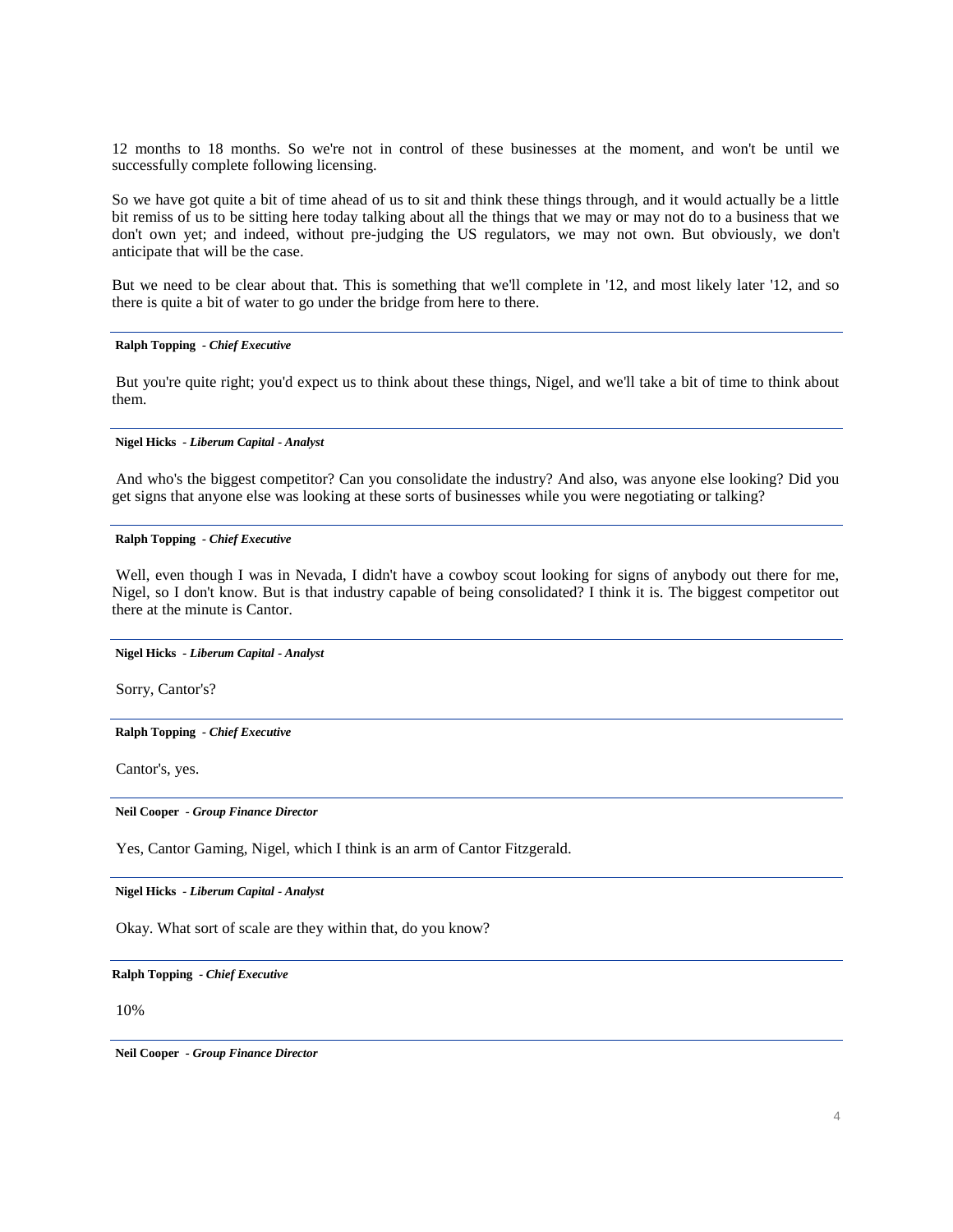I think they're about 10%.

#### **Ralph Topping** *- Chief Executive*

10 sportsbooks, sorry. 10 sportsbooks, yes.

**Neil Cooper** *- Group Finance Director*

Yes. But don't forget, Nigel, that a number of the very large casinos run their own book as well.

**Nigel Hicks** *- Liberum Capital - Analyst* 

So that's included within the \$2.7 billion and \$151 billion of win or revenue?

**Neil Cooper** *- Group Finance Director*

Yes.

**Nigel Hicks** *- Liberum Capital - Analyst* 

The casinos run (multiple speakers).

**Neil Cooper** *- Group Finance Director*

Yes, absolutely.

**Nigel Hicks** *- Liberum Capital - Analyst* 

So in your bit that isn't casinos, you have a high market share of stuff that isn't self-[populated].

# **Neil Cooper** *- Group Finance Director*

Yes. Sorry, Nigel, just to be clear, the legislation in Nevada means that you can only run a sportsbook in a casino, okay? So where it is branded Leroy's, for example, under AWI, that is an agreement between the casino and AWI to co-locate, okay? There are some casinos who run their own book using AWI technology, and then there will be other casinos who run their own book using their own technology or other people's.

So this is not at the moment, and turning from a legislative perspective, these sportsbooks are co-located with casinos across the Nevada marketplace.

**Nigel Hicks** *- Liberum Capital - Analyst* 

Right, but in terms of third party providers to casinos, you're buying two of them.

**Neil Cooper** *- Group Finance Director*

Yes.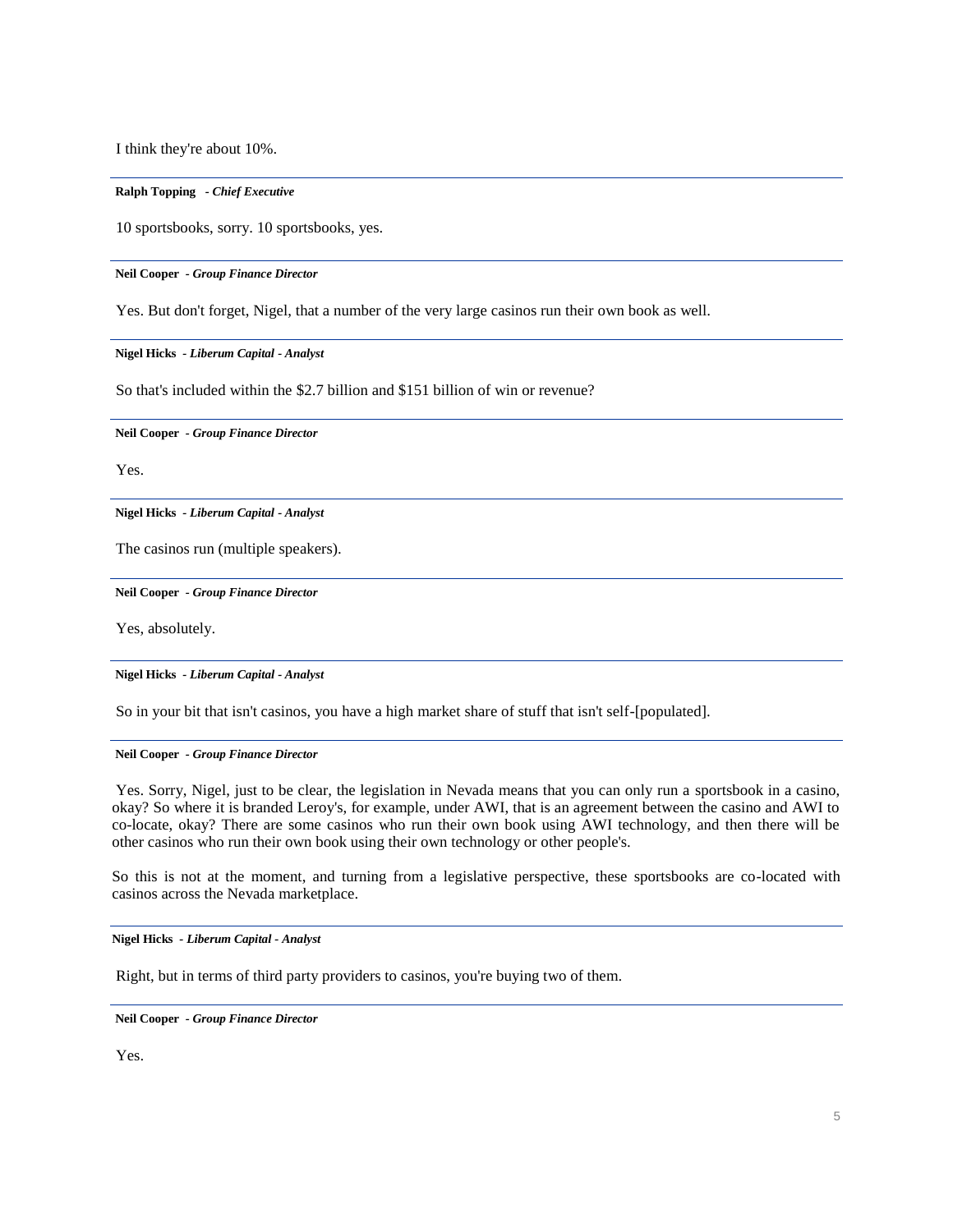**Nigel Hicks** *- Liberum Capital - Analyst* 

But what percentage of \$151 billion or \$2.7 billion are the third party operators rather than the casino operators themselves?

**Ralph Topping** *- Chief Executive* 

Well, more than half is the major operators.

**Nigel Hicks** *- Liberum Capital - Analyst* 

Okay, and that \$151 billion includes casino operators doing it themselves?

**Ralph Topping** *- Chief Executive* 

Yes.

**Nigel Hicks** *- Liberum Capital - Analyst* 

Right, okay. Fine. You see, it's not Carl Neither, is it, sportsbook division?

**Ralph Topping** *- Chief Executive* 

No, no.

**Neil Cooper** *- Group Finance Director*

Carl Neither.

**Ralph Topping** *- Chief Executive* 

No, it isn't. Carl Neither, yes. Very droll, Nigel.

**Neil Cooper** *- Group Finance Director*

Yes, come on, Nigel; leave the jokes to me, will you?

**Ralph Topping** *- Chief Executive* 

Thank you.

**Nigel Hicks** *- Liberum Capital - Analyst* 

Thank you.

**Ralph Topping** *- Chief Executive* 

Thanks, Nigel.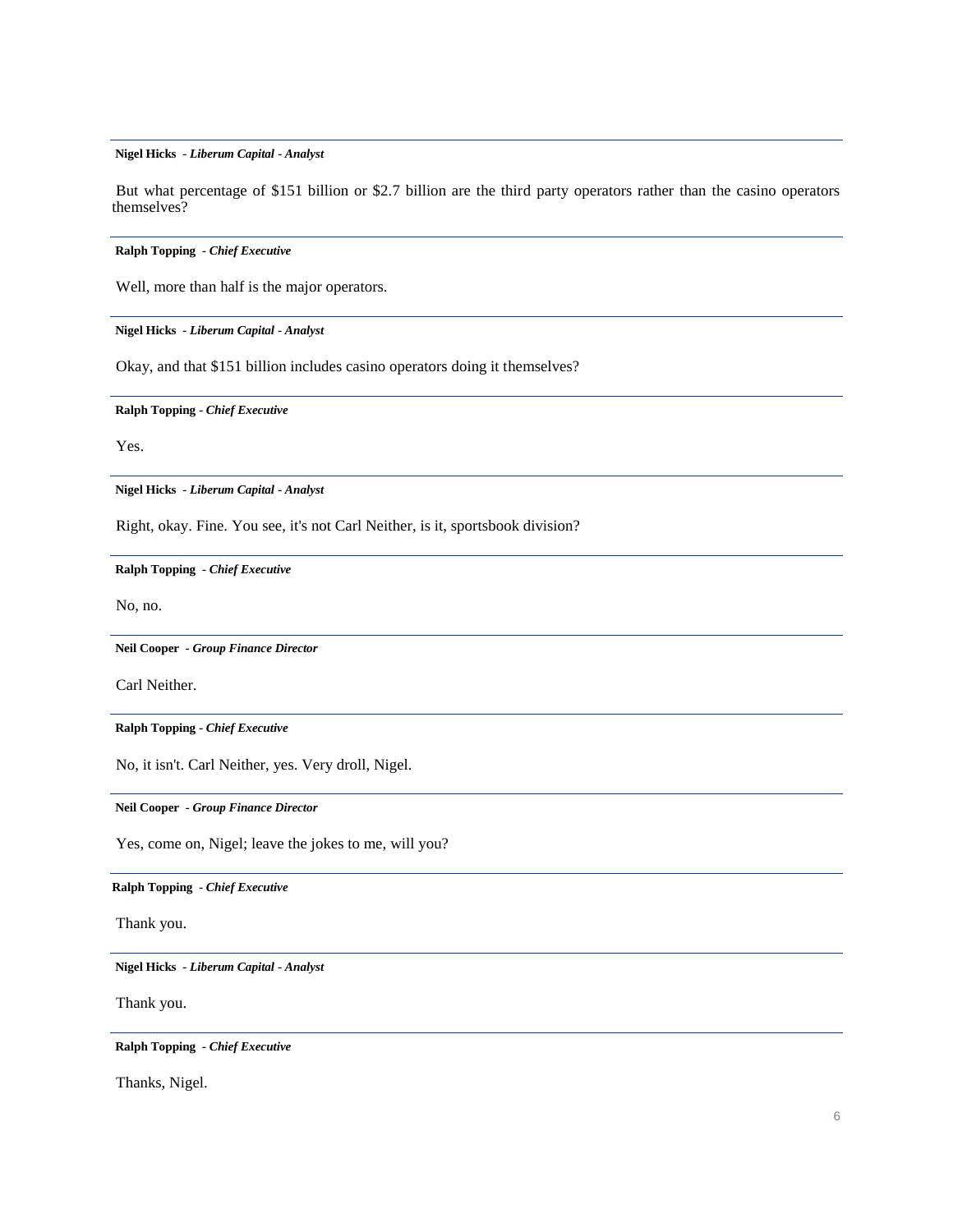#### **Operator**

Richard Stuber, JPMorgan.

#### **Richard Stuber** *- JPMorgan - Analyst*

Yes, just a couple of questions, please. One is on the -- you said AWI has licenses [with] MGM and Wynn, Boyd, etc. Do you know how long these licenses are for, and --? Just to get a feel of how secure those earnings are.

Second quick question is on --

#### **Ralph Topping** *- Chief Executive*

I'm not going to give out specifics on that because that's very much a commercial -- it's not (inaudible) [phone call]. We may emerge with some of the detail on that later.

#### **Richard Stuber** *- JPMorgan - Analyst*

All right, okay. And secondly, could you give an idea what the gross win margin is of sportsbooks in Nevada? Just trying to compare it to where you are here and if there's a potential upside in that.

# **Ralph Topping** *- Chief Executive*

Same as you would get online, in a sportsbook online, so it's about 6% or 7%. But that is a feature of what they bet on and how they bet in the States. And again, over the fullness of time, we'll give a wee bit of insight into betting patterns, but not at the minute.

#### **Richard Stuber** *- JPMorgan - Analyst*

Okay, right. And just finally, I was wondering, have you actually spoken yet to the Nevada Gaming Commission, and so are you still pretty confident you should be able to get these licenses? Also, have you spoken to politicians in Nevada, and where do you think they there are heading?

# **Ralph Topping** *- Chief Executive*

I think we're running ahead of ourselves here. I think we've met with the regulator previously in general terms, and the regulator was very welcoming of William Hill, and we were very respectful of the regulator and have a greater understanding of the processes going forward.

So we're -- you can never be totally confident in life, but as an organization with people in it like William Hill have, we should go into this feeling confident.

**Richard Stuber** *- JPMorgan - Analyst* 

Thank you very much.

**Ralph Topping** *- Chief Executive*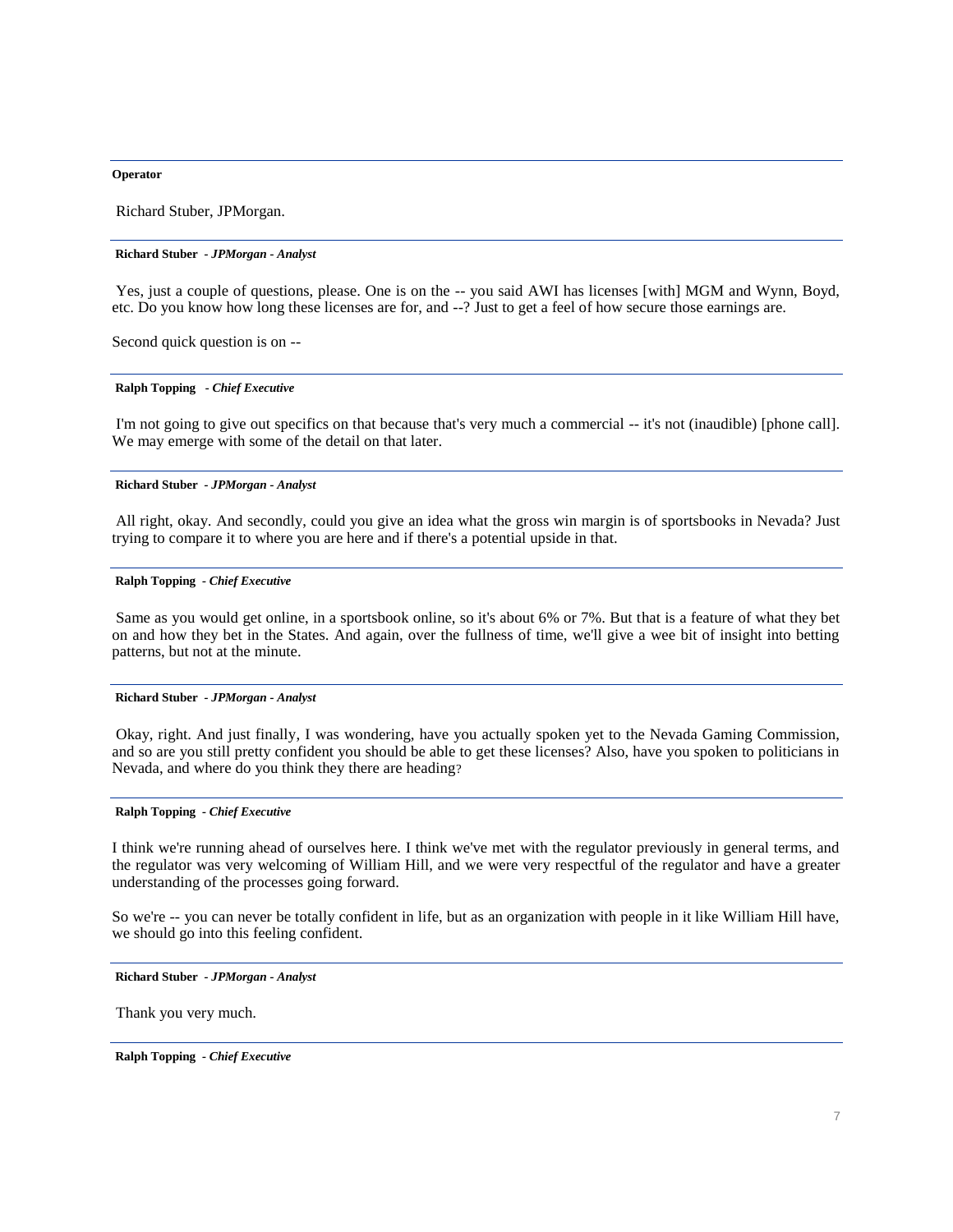No problem.

**Operator**

Richard Carter, Deutsche Bank.

#### **Richard Carter** *- Deutsche Bank Research - Analyst*

I'm just interested in terms of why you think there are significant opportunities for growth in this business?

And secondly, could you talk about what type of licensing this is? Because these -- this is actually based in casinos, so it's obviously a completely different license from being a casino operator.

#### **Neil Cooper** *- Group Finance Director*

In terms of the first point, Ralph's already touched on a couple of the areas where we hope to be able to drive growth, partly sportsbook backed by the liquidity and balance sheet of a large and international sportsbook operator like --

#### **Richard Carter** *- Deutsche Bank Research - Analyst*

But you've seen the stats in Vegas and in Nevada. They've not been pretty good for the last 12 months, or forecast to be great going forwards, so --

#### **Neil Cooper** *– Group Finance Director*

In terms of turnover or revenue?

**Richard Carter** *- Deutsche Bank Research - Analyst* 

In terms of the whole of Nevada and Florida.

### **Neil Cooper** *- Group Finance Director*

Sure. Listen, this is -- Ralph started this discussion off right at the very start by saying that this is not about the very short term numbers, and whilst we -- first and foremost, it's a land-based opportunity for us in the peak sports betting state in the US.

Now where the opportunities unfold from here, assuming that we're able to get in and make a success of it following a successful licensing process, depends to an extent on the regulatory processes that are ongoing in the US. Now I wouldn't like to get called on my view of how they're going to go.

#### **Richard Carter** *- Deutsche Bank Research - Analyst*

Well, I wouldn't mind you expanding on this, because what regulatory processes from a land-based sports betting perspective are you aware of?

**Neil Cooper** *- Group Finance Director*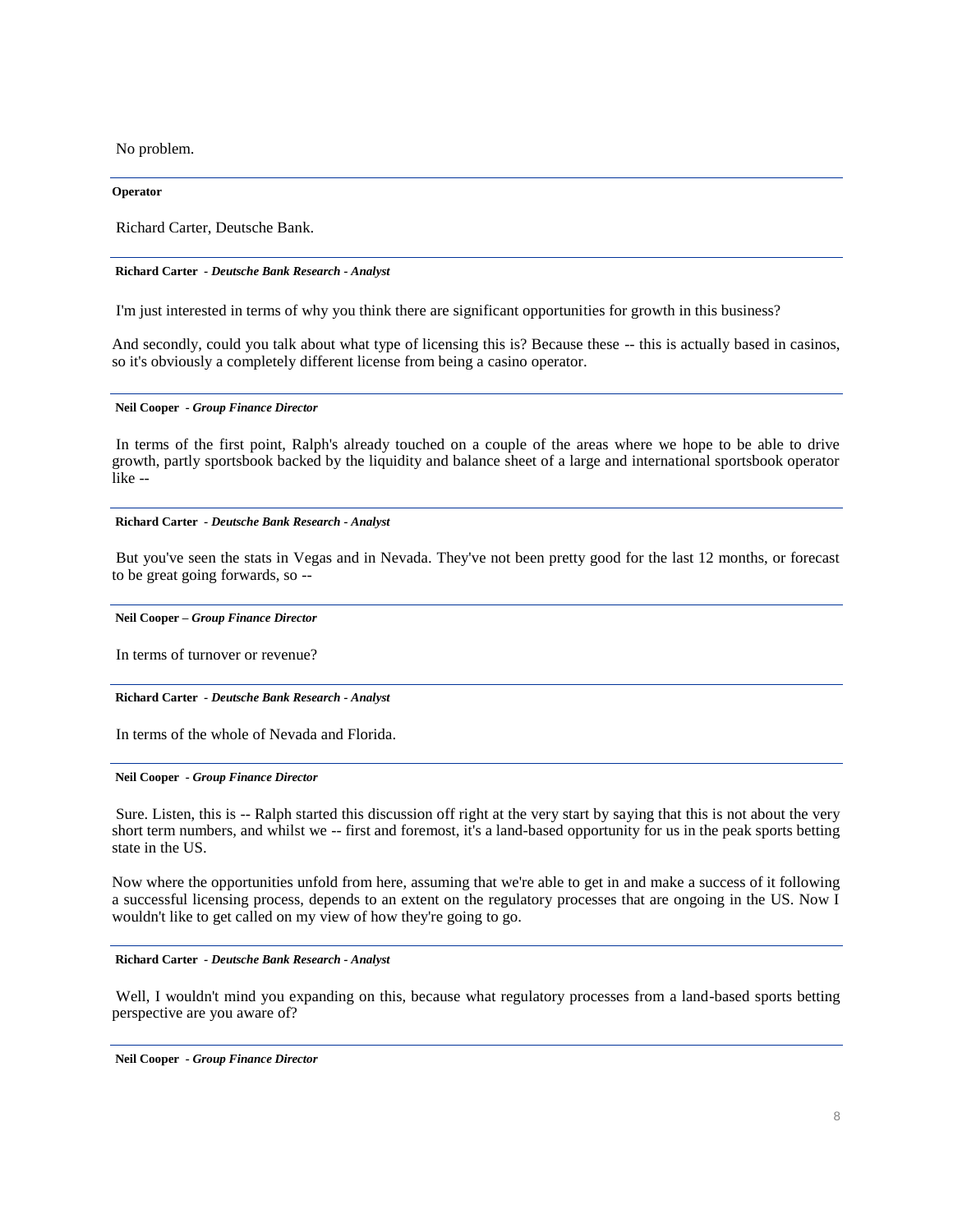Well, listen; I think if you have a -- let me put it another way. If you have a very strong land-based sports betting brand in the peak sports betting market in the US, if and when online became more attractive, it gives you a very strong leverage to go into that market. Now where --

#### **Richard Carter** *- Deutsche Bank Research - Analyst*

Online what? Online sports betting?

#### **Neil Cooper** *- Group Finance Director*

Sports betting. Now, we are -- and let me finish what I say before you tell me that I'm talking rubbish --

#### **Richard Carter** *- Deutsche Bank Research - Analyst*

(Inaudible).

#### **Neil Cooper** *- Group Finance Director*

Okay, before you think it, then. We are healthily skeptical about online sports betting in the US in terms of regulation, so this is not something that's been dialed into the models. Clearly, if it happens, and we're in place, and it's a success, we'll be well-placed to take advantage of that, which is an upside, but it is remote at the moment, no pun intended. So we are first and foremost seeing this as a land-based opportunity.

#### **Richard Carter** *- Deutsche Bank Research - Analyst*

Okay. And could you explain to me what license you're going to get here?

#### **Neil Cooper** *- Group Finance Director*

Yes, well, we need to be licensed by the Nevada Gaming Board. It is a corporate license and it will be -- there's some personal licenses for key senior managers.

#### **Richard Carter** *- Deutsche Bank Research - Analyst*

So it's not a gaming license? What is it, a supplier license? I just want to know of a license it is?

#### **Neil Cooper** *- Group Finance Director*

It's a supplier license, because we're supplying -- AWI is supplying software into a number of the casinos that are operating their own sportsbook, and it is a -- it's mainly the supplier license.

**Richard Carter** *- Deutsche Bank Research - Analyst* 

Okay, that's what I wanted to know. And do you think there are opportunities then in other states from a land-based perspective that this business maybe hasn't had the resources to execute?

**Neil Cooper** *- Group Finance Director*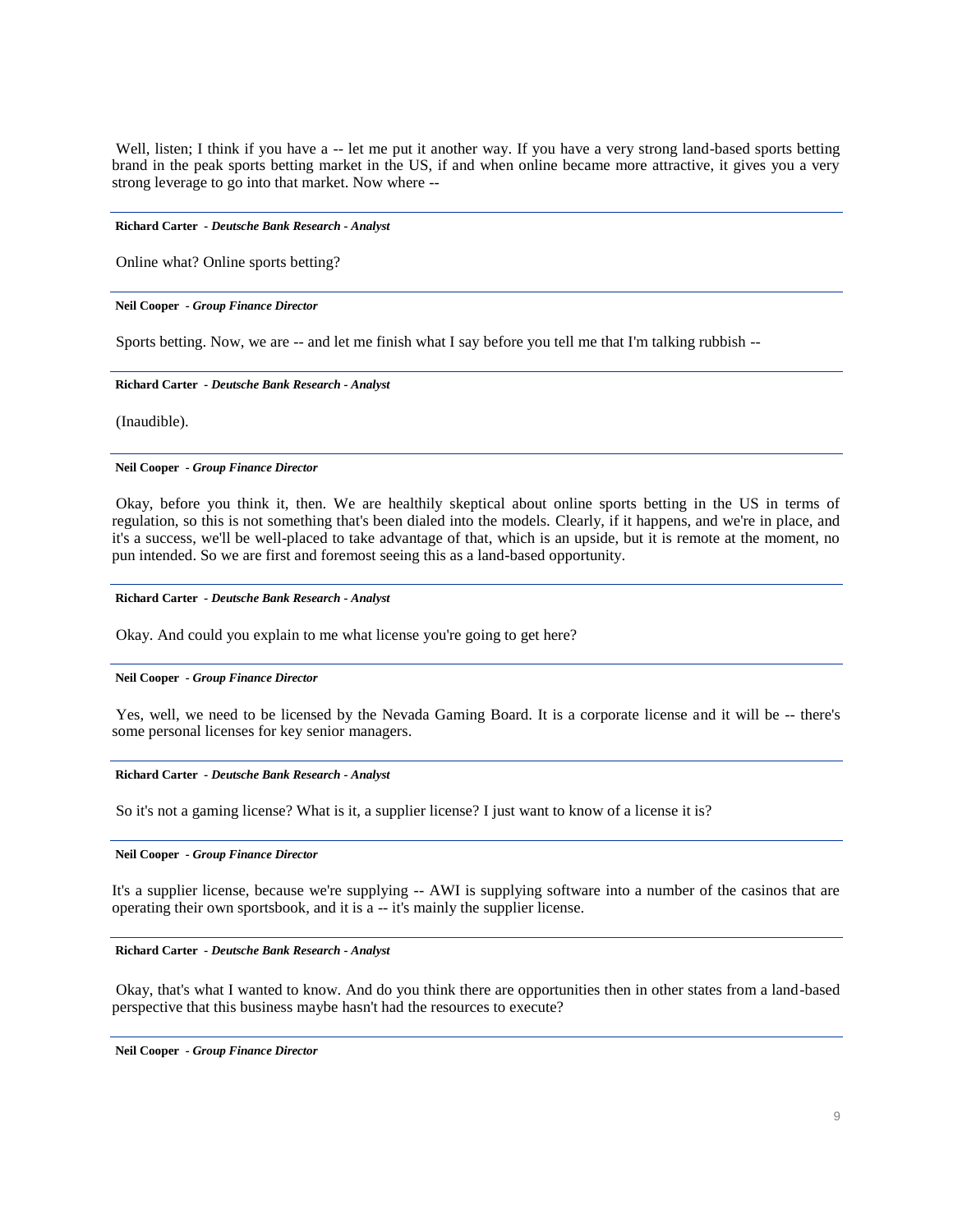Look, I don't -- I think in terms of growth prospects, Nevada is the tent pole for sports betting. When you look at the other states where it's legal, it's Delaware, it's Washington state, and it's Oregon, which are in terms of population, not huge.

And, therefore, I think we've got to crack Nevada. We can make a successful business out of Nevada. And then we've got to see.

I think the improvement of the organic offer in Nevada is probably a higher priority for us, given the sports betting heritage and the breadth and depth of betting opportunities we can bring to bear in the UK through retail, rather than further geographic expansion.

But, look, we've got to get it right first in Nevada, before you can get to --

# **Ralph Topping** *- Chief Executive*

I'll tell you, Richard, the word of the day yesterday was Gordian, right? And one of the things that has been facing betting companies and others about getting into the US is unraveling the Gordian knot. And I think what we've - what we're attempting to do is go in there using our own DNA, no moving away from that, and looking at something which we're good at doing, which is offering service; we're good operators, we offer good service; and we're also very good when it comes down to trading.

So we're happy to go in on that basis, and we're also happy to have -- and please don't anybody take this as an insult, we're also happy to have people on the ground, or will have people on the ground, who will be close to the market, close to the big shakers in the market, and will be not based in London wondering what the hell is going on in Nevada. We'll be very, very close to it. And I think that's a great position to be in.

# **Richard Carter** *- Deutsche Bank Research - Analyst*

No, no; I understand that strategic rationale. I agree.

#### **Ralph Topping** *- Chief Executive*

Nobody can predict how the market is going to go with any degree of certainty, but I think we're in a good position to be in there.

#### **Richard Carter** *- Deutsche Bank Research - Analyst*

Cool, okay. Thank you.

**Ralph Topping** *- Chief Executive* 

Thank you.

**Operator**

We have no further questions at this time.

#### **Ralph Topping** *- Chief Executive*

Thank you very much. I think we'll call an end to the call now. Thanks, guys.